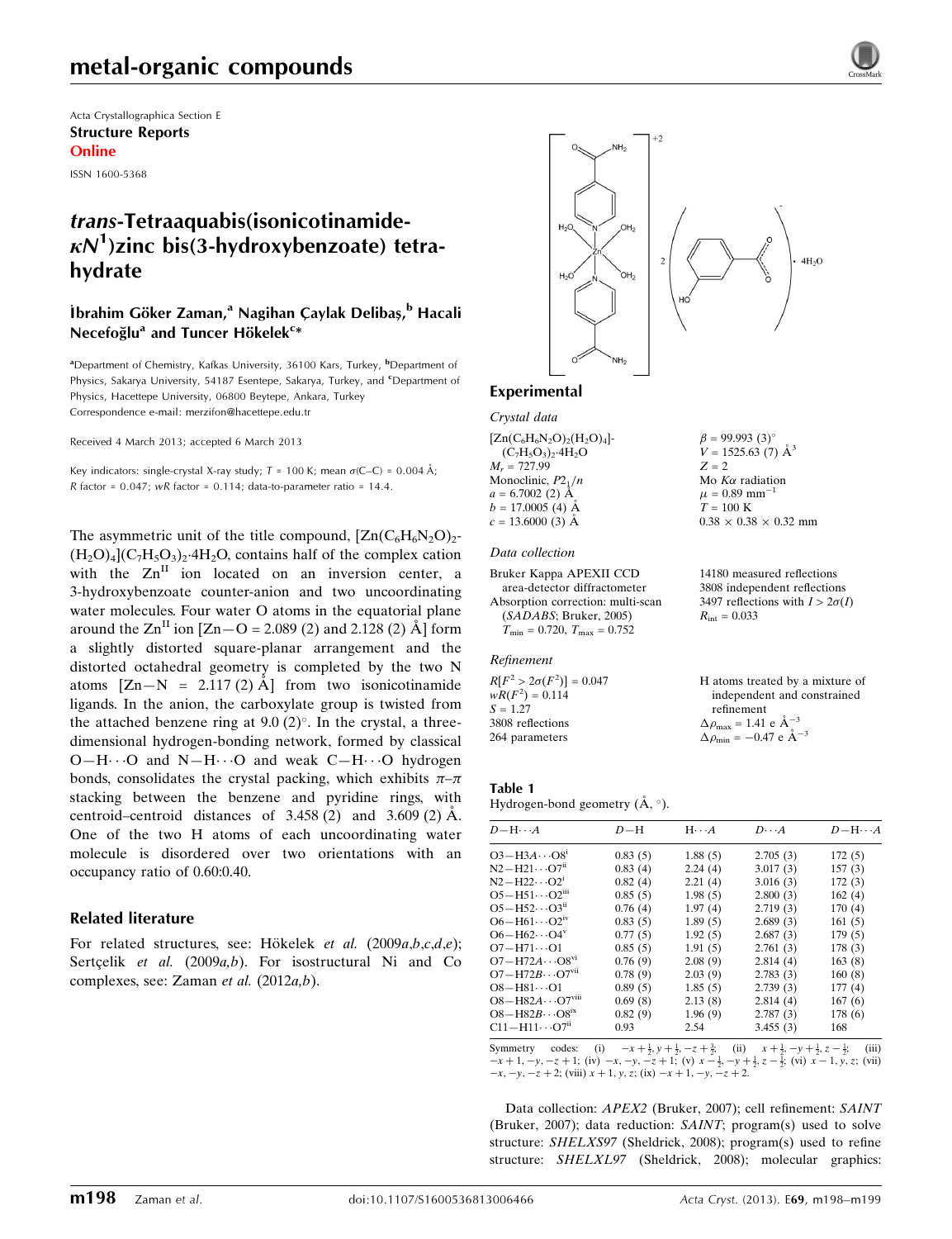ORTEP-3 for Windows (Farrugia, 2012); software used to prepare material for publication: WinGX (Farrugia, 2012) and PLATON (Spek, 2009).

The authors are indebted to Anadolu University and the Medicinal Plants and Medicine Research Centre of Anadolu University, Eskisehir, Turkey, for the use of the X-ray diffractometer.

Supplementary data and figures for this paper are available from the IUCr electronic archives (Reference: XU5683).

#### References

Bruker (2005). SADABS[. Bruker AXS Inc., Madison, Wisconsin, USA.](https://scripts.iucr.org/cgi-bin/cr.cgi?rm=pdfbb&cnor=xu5683&bbid=BB1) Bruker (2007). APEX2 and SAINT[. Bruker AXS Inc., Madison, Wisconsin,](https://scripts.iucr.org/cgi-bin/cr.cgi?rm=pdfbb&cnor=xu5683&bbid=BB2) [USA.](https://scripts.iucr.org/cgi-bin/cr.cgi?rm=pdfbb&cnor=xu5683&bbid=BB2)

[Farrugia, L. J. \(2012\).](https://scripts.iucr.org/cgi-bin/cr.cgi?rm=pdfbb&cnor=xu5683&bbid=BB3) J. Appl. Cryst. 45, 849–854.

- Hökelek, T., Dal, H., Tercan, B., Aybirdi, Ö. & Necefoğlu, H. (2009a). Acta Cryst. E65[, m627–m628.](https://scripts.iucr.org/cgi-bin/cr.cgi?rm=pdfbb&cnor=xu5683&bbid=BB4)
- Hökelek, T., Dal, H., Tercan, B., Özbek, F. E. & Necefoğlu, H. (2009b). Acta Cryst. E65[, m1330–m1331.](https://scripts.iucr.org/cgi-bin/cr.cgi?rm=pdfbb&cnor=xu5683&bbid=BB5)
- Hökelek, T., Yılmaz, F., Tercan, B., Gürgen, F. & Necefoğlu, H. (2009c). Acta Cryst. E65[, m1101–m1102.](https://scripts.iucr.org/cgi-bin/cr.cgi?rm=pdfbb&cnor=xu5683&bbid=BB6)
- Hökelek, T., Yılmaz, F., Tercan, B., Özbek, F. E. & Necefoğlu, H. (2009d). Acta Cryst. E65[, m768–m769.](https://scripts.iucr.org/cgi-bin/cr.cgi?rm=pdfbb&cnor=xu5683&bbid=BB7)
- Hökelek, T., Yılmaz, F., Tercan, B., Sertçelik, M. & Necefoğlu, H. (2009e). Acta Cryst. E65[, m1130–m1131.](https://scripts.iucr.org/cgi-bin/cr.cgi?rm=pdfbb&cnor=xu5683&bbid=BB8)
- Sertçelik, M., Tercan, B., Şahin, E., Necefoğlu, H. & Hökelek, T. (2009a). Acta Cryst. E65[, m326–m327.](https://scripts.iucr.org/cgi-bin/cr.cgi?rm=pdfbb&cnor=xu5683&bbid=BB9)
- Sertçelik, M., Tercan, B., Şahin, E., Necefoğlu, H. & Hökelek, T. (2009b). Acta Cryst. E65[, m389–m390.](https://scripts.iucr.org/cgi-bin/cr.cgi?rm=pdfbb&cnor=xu5683&bbid=BB10)
- [Sheldrick, G. M. \(2008\).](https://scripts.iucr.org/cgi-bin/cr.cgi?rm=pdfbb&cnor=xu5683&bbid=BB11) Acta Cryst. A64, 112–122.
- [Spek, A. L. \(2009\).](https://scripts.iucr.org/cgi-bin/cr.cgi?rm=pdfbb&cnor=xu5683&bbid=BB12) Acta Cryst. D65, 148–155.
- Zaman, I. G., Çaylak Delibaş, N., Necefoğlu, H. & Hökelek, T. (2012a). Acta Cryst. E68[, m200–m201.](https://scripts.iucr.org/cgi-bin/cr.cgi?rm=pdfbb&cnor=xu5683&bbid=BB13)
- Zaman, İ. G., Çaylak Delibaş, N., Necefoğlu, H. & Hökelek, T. (2012b). Acta Cryst. E68[, m249–m250.](https://scripts.iucr.org/cgi-bin/cr.cgi?rm=pdfbb&cnor=xu5683&bbid=BB14)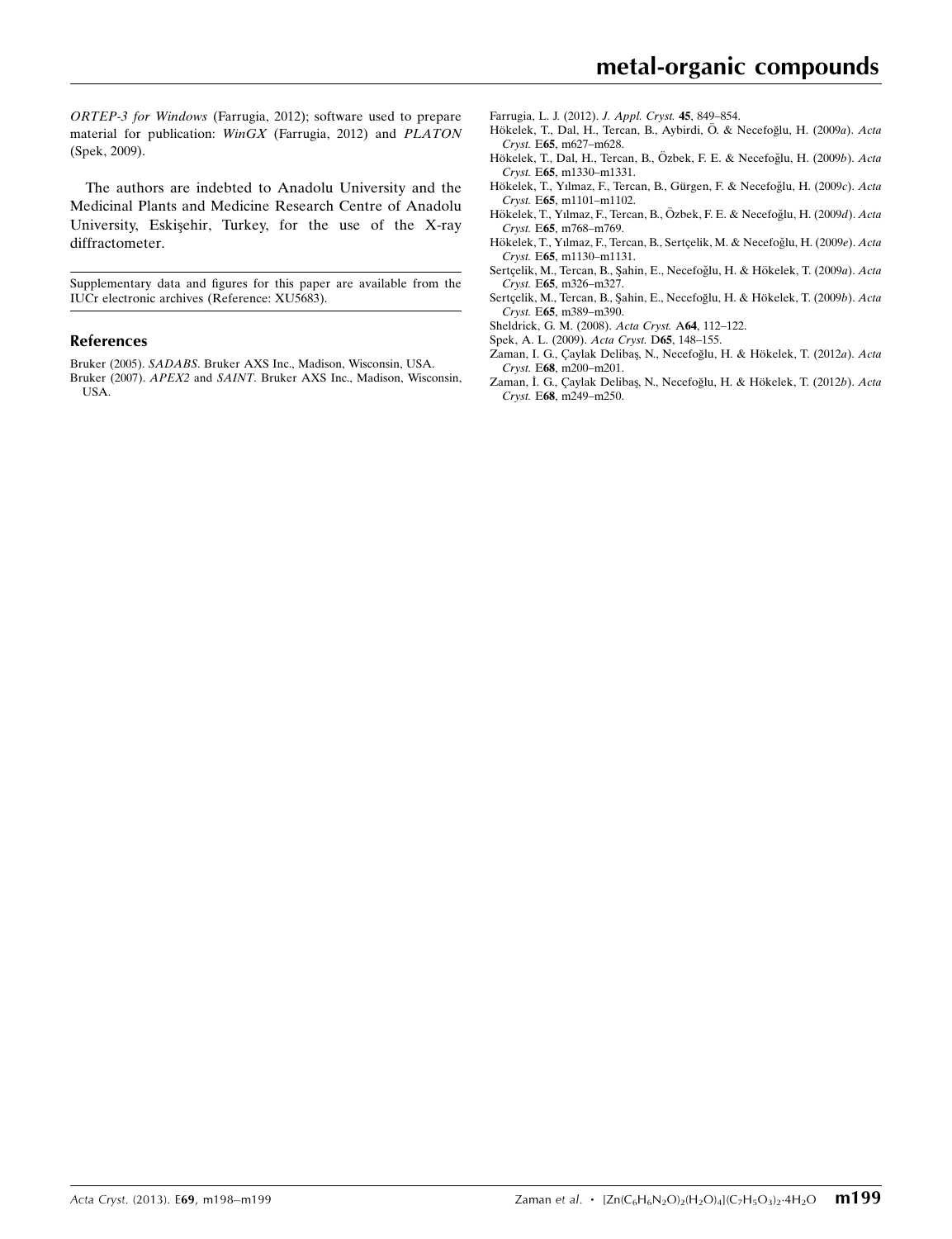# **supporting information**

*Acta Cryst.* (2013). E**69**, m198–m199 [doi:10.1107/S1600536813006466]

## *trans***-Tetraaquabis(isonicotinamide-***κN***<sup>1</sup> )zinc bis(3-hydroxybenzoate) tetrahydrate**

## **Ibrahim Göker Zaman, Nagihan Çaylak Delibaş, Hacali Necefoğlu and Tuncer Hökelek**

## **S1. Comment**

As a part of our ongoing investigation on transition metal complexes of nicotinamide (NA) and/or the nicotinic acid derivative *N*,*N*-diethylnicotinamide (DENA) (Hökelek *et al.*, 2009*a*; Hökelek *et al.*, 2009*b*; Hökelek *et al.*, 2009*c*; Hökelek *et al.*, 2009*d*; Hökelek *et al.*, 2009*e*; Sertçelik *et al.*, 2009*a,b*), the title compound was synthesized and its crystal structure is reported herein.

The title compound (I) is isostructural with the related Ni (Zaman *et al.*, 2012*a*) and Co (Zaman *et al.*, 2012*b*) complexes. In (I) (Fig. 1), four O atoms (O5, O6, and the symmetry-related atoms, O5′, O6′) in the equatorial plane around the Zn atom form a slightly distorted square-planar arrangement, while the slightly distorted octahedral coordination is completed by the two pyridine N atoms (N1, N1') of the INA ligands at 2.117 (2) Å from the Zn atom in the axial positions (Fig. 1). The average Zn—O bond length is 2.108 (2) Å. The intramolecular O—H…O hydrogen bonds (Table 1)link the uncoordinated water molecules to the HB anion. The dihedral angle between the planar carboxylate group  $(O1/O2/C1)$  and the benzene ring A  $(C2-C7)$  is 9.0  $(2)^\circ$ , while that between rings A and B (N1/C8—C12) is 1.26 (8)°.

In the crystal structure, intermolecular O—H···O, N—H···O and weak C—H···O hydrogen bonds (Table 1) link the molecules into a three-dimensional network, in which they may be effective in the stabilization of the structure. *π*···*π* Contacts between the benzene and phenyl rings,  $Cgl - Cg2$  and  $Cg2 - Cg1$ <sup>i</sup>, [symmetry code: (i)  $1 + x, y, z$ , where  $Cg1$ and *Cg*2 are centroids of the rings A (C2—C7) and B (N1/C8—C12), respectively] may further stabilize the structure, with centroid-centroid distances of 3.609 (2) and 3.458 (2) Å, respectively.

## **S2. Experimental**

The title compound was prepared by the reaction of  $ZnSO_4.H_2O$  (0.89 g, 5 mmol) in  $H_2O$  (100 ml) and INA (1.220 g, 10 mmol) in  $H_2O$  (50 ml) with sodium 3-hydroxybenzoate (1.601 g, 10 mmol) in  $H_2O$  (100 ml). The mixture was filtered and set aside to crystallize at ambient temperature for four weeks, giving colorless single crystals.

## **S3. Refinement**

Atoms H51, H52, H61, H62, H71, H72, H81 and H82 (for H<sub>2</sub>O), H21 and H22 (for NH<sub>2</sub>) and H3A (for OH) were located in a difference Fourier map and refined isotropically. The C-bound H-atoms were positioned geometrically with  $C-H =$ 0.93 Å, for aromatic H-atoms, and constrained to ride on their parent atoms, with  $U_{iso}(H) = 1.2U_{eq}(C)$ . During the refinement process the disordered H72A, H82A and H72B, H82B atoms were refined with occupancies ratios of 0.60:0.40. The highest residual electron density was found 1.38 Å from O6 and the deepest hole 0.83 Å from H61.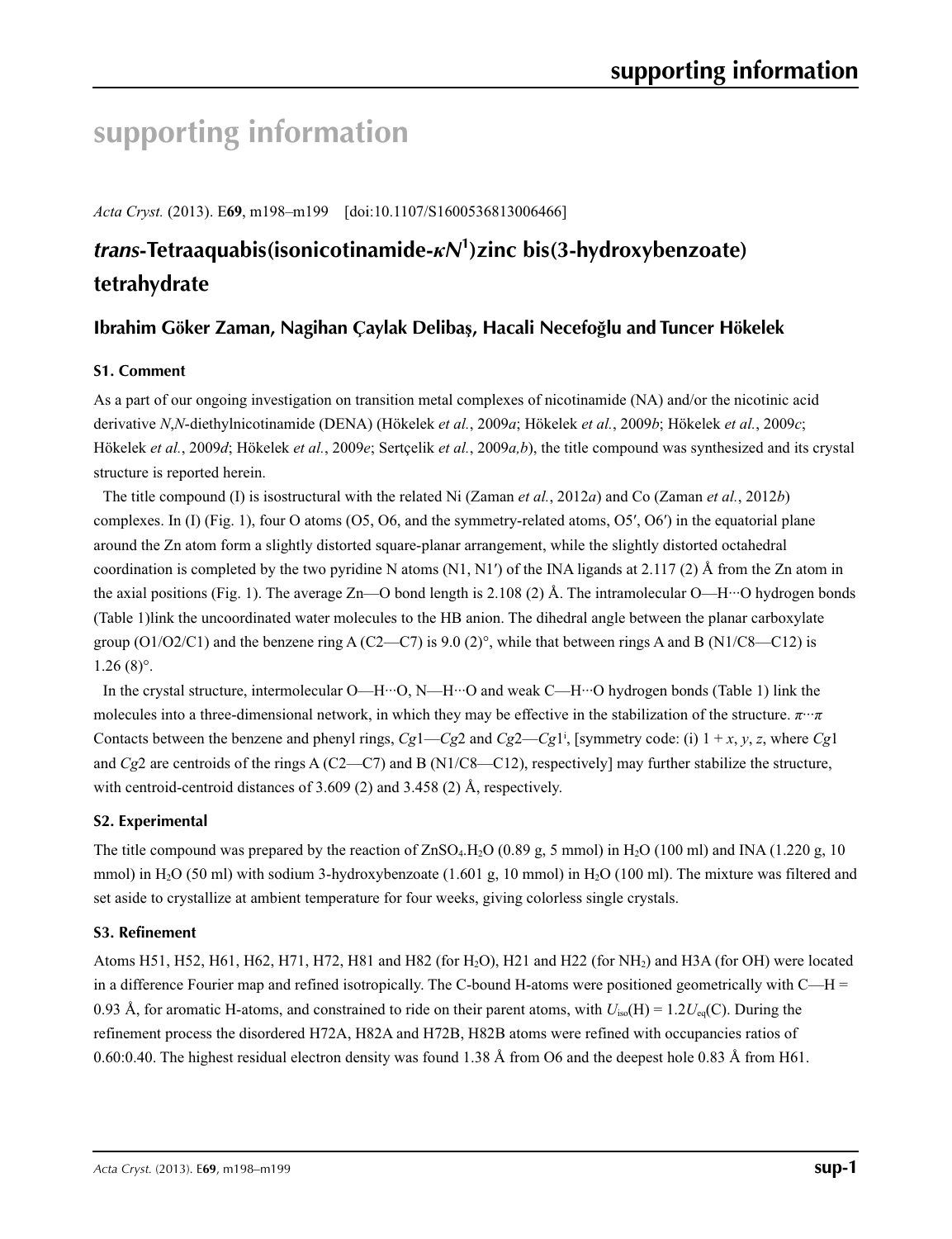

## **Figure 1**

*Crystal data*

The molecular structure of the title molecule with the atom-numbering scheme. Displacement ellipsoids are drawn at the 50% probability level. Primed atoms are generated by the symmetry operator: (′) - *x*, - *y*, - *z*. Only one of the disordered hydrogen atoms for each of the two uncoordinated water molecules is shown for clarity. Hydrogen bonds are shown as dashed lines.

## *trans***-Tetraaquabis(isonicotinamide-***κN***<sup>1</sup> )zinc bis(3-hydroxybenzoate) tetrahydrate**

| $[Zn(C_6H_6N_2O)_2(H_2O)_4(C_7H_5O_3)_2.4H_2O$ | $F(000) = 760$                          |
|------------------------------------------------|-----------------------------------------|
| $M_r = 727.99$                                 | $D_x = 1.585$ Mg m <sup>-3</sup>        |
| Monoclinic, $P2_1/n$                           | Mo Ka radiation, $\lambda = 0.71073$ Å  |
| Hall symbol: -P 2yn                            | Cell parameters from 7045 reflections   |
| $a = 6.7002$ (2) Å                             | $\theta = 2.4 - 28.4^{\circ}$           |
| $b = 17.0005$ (4) Å                            | $\mu = 0.89$ mm <sup>-1</sup>           |
| $c = 13.6000(3)$ Å                             | $T = 100 \text{ K}$                     |
| $\beta$ = 99.993 (3) <sup>o</sup>              | Block, colorless                        |
| $V = 1525.63(7)$ Å <sup>3</sup>                | $0.38 \times 0.38 \times 0.32$ mm       |
| $Z=2$                                          |                                         |
| Data collection                                |                                         |
| Bruker Kappa APEXII CCD area-detector          | Absorption correction: multi-scan       |
| diffractometer                                 | (SADABS; Bruker, 2005)                  |
| Radiation source: fine-focus sealed tube       | $T_{\min} = 0.720$ , $T_{\max} = 0.752$ |
| Graphite monochromator                         | 14180 measured reflections              |
| $\varphi$ and $\omega$ scans                   | 3808 independent reflections            |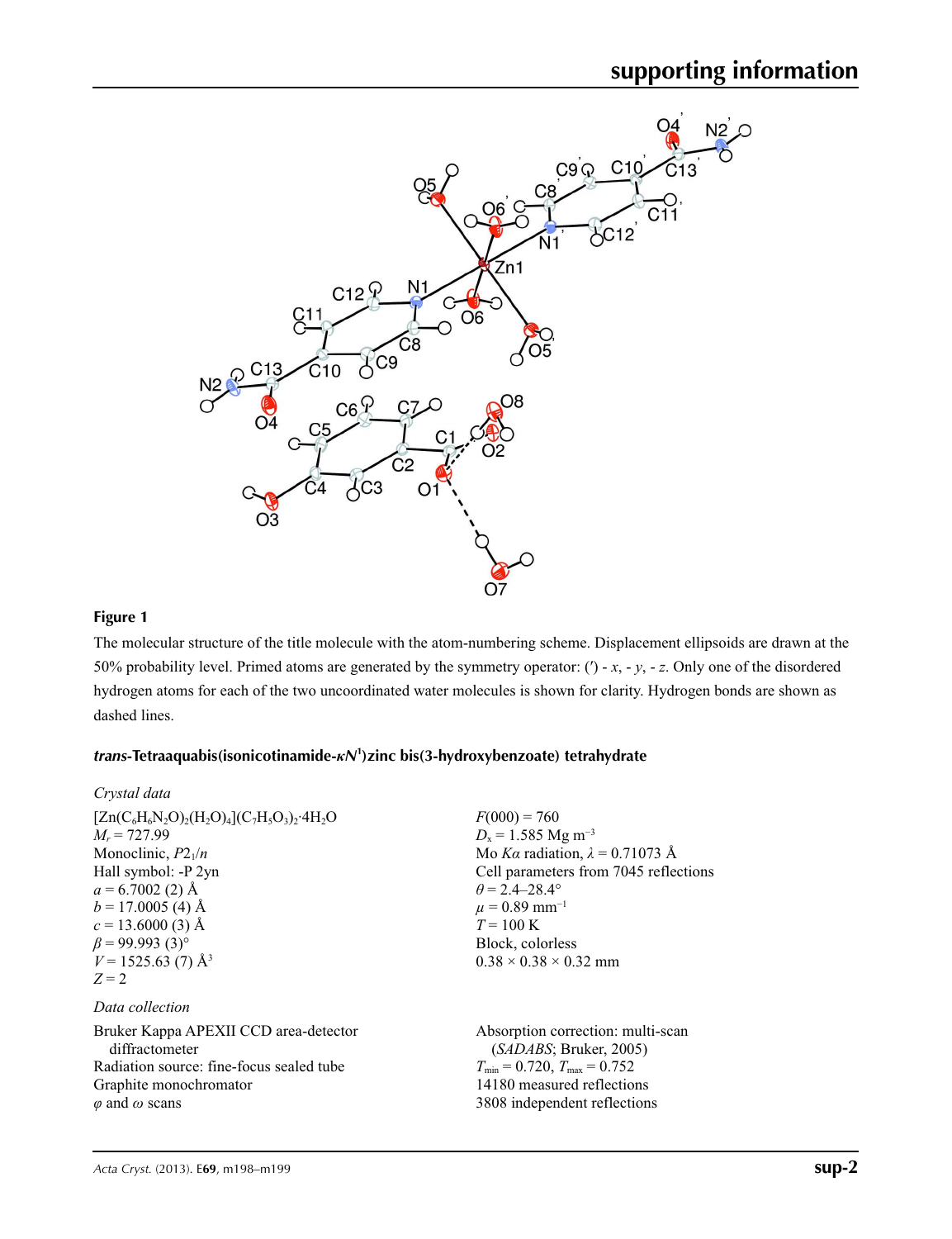| 3497 reflections with $I > 2\sigma(I)$                                     | $h = -8 \rightarrow 8$                             |
|----------------------------------------------------------------------------|----------------------------------------------------|
| $R_{\text{int}} = 0.033$                                                   | $k = -22 \rightarrow 22$                           |
| $\theta_{\text{max}} = 28.5^{\circ}$ , $\theta_{\text{min}} = 2.4^{\circ}$ | $l = -18 \rightarrow 18$                           |
| Refinement                                                                 |                                                    |
| Refinement on $F^2$                                                        | Secondary atom site location: difference Fourier   |
| Least-squares matrix: full                                                 | map                                                |
| $R[F^2 > 2\sigma(F^2)] = 0.047$                                            | Hydrogen site location: inferred from              |
| $wR(F^2) = 0.114$                                                          | neighbouring sites                                 |
| $S = 1.27$                                                                 | H atoms treated by a mixture of independent        |
| 3808 reflections                                                           | and constrained refinement                         |
| 264 parameters                                                             | $w = 1/[\sigma^2(F_0^2) + (0.0244P)^2 + 3.4855P]$  |
| 0 restraints                                                               | where $P = (F_0^2 + 2F_c^2)/3$                     |
| Primary atom site location: structure-invariant                            | $(\Delta/\sigma)_{\text{max}}$ < 0.001             |
| direct methods                                                             | $\Delta\rho_{\text{max}} = 1.41$ e Å <sup>-3</sup> |
|                                                                            | $\Delta\rho_{\rm min} = -0.47$ e Å <sup>-3</sup>   |

### *Special details*

**Geometry**. All e.s.d.'s (except the e.s.d. in the dihedral angle between two l.s. planes) are estimated using the full covariance matrix. The cell e.s.d.'s are taken into account individually in the estimation of e.s.d.'s in distances, angles and torsion angles; correlations between e.s.d.'s in cell parameters are only used when they are defined by crystal symmetry. An approximate (isotropic) treatment of cell e.s.d.'s is used for estimating e.s.d.'s involving l.s. planes.

**Refinement**. Refinement of  $F^2$  against ALL reflections. The weighted *R*-factor  $wR$  and goodness of fit *S* are based on  $F^2$ , conventional *R*-factors *R* are based on *F*, with *F* set to zero for negative  $F^2$ . The threshold expression of  $F^2 > \sigma(F^2)$  is used only for calculating *R*-factors(gt) *etc*. and is not relevant to the choice of reflections for refinement. *R*-factors based on *F*<sup>2</sup> are statistically about twice as large as those based on *F*, and *R*- factors based on ALL data will be even larger.

|                  | $\boldsymbol{x}$ | $\mathcal{Y}$ | $\boldsymbol{Z}$ | $U_{\rm iso}*/U_{\rm eq}$ | Occ. (2) |
|------------------|------------------|---------------|------------------|---------------------------|----------|
| Zn1              | 0.5000           | 0.0000        | 0.5000           | 0.00963(12)               |          |
| O <sub>1</sub>   | 0.1790(3)        | 0.11717(11)   | 0.83803(14)      | 0.0153(4)                 |          |
| O <sub>2</sub>   | 0.0781(3)        | 0.04165(11)   | 0.70518(14)      | 0.0141(4)                 |          |
| O <sub>3</sub>   | 0.0140(3)        | 0.39187(11)   | 0.71927(15)      | 0.0172(4)                 |          |
| H <sub>3</sub> A | 0.004(7)         | 0.428(3)      | 0.678(4)         | $0.051(14)$ *             |          |
| O <sub>4</sub>   | 0.6024(3)        | 0.33081(11)   | 0.81904(14)      | 0.0168(4)                 |          |
| O <sub>5</sub>   | 0.6799(3)        | 0.04833(12)   | 0.40047(15)      | 0.0144(4)                 |          |
| H51              | 0.763(7)         | 0.017(3)      | 0.381(3)         | $0.041(12)^*$             |          |
| H <sub>52</sub>  | 0.636(6)         | 0.070(2)      | 0.353(3)         | $0.028(11)*$              |          |
| O <sub>6</sub>   | 0.2262(3)        | 0.03391(12)   | 0.41227(15)      | 0.0166(4)                 |          |
| H <sub>61</sub>  | 0.140(8)         | 0.002(3)      | 0.385(4)         | $0.052(14)$ *             |          |
| H <sub>62</sub>  | 0.192(6)         | 0.073(3)      | 0.386(3)         | $0.037(12)*$              |          |
| O7               | $-0.0930(4)$     | 0.06755(13)   | 0.95598(17)      | 0.0201(4)                 |          |
| H71              | $-0.009(7)$      | 0.084(3)      | 0.920(3)         | $0.040(12)*$              |          |
| H72A             | $-0.201(14)$     | 0.059(5)      | 0.930(6)         | $0.05(2)$ *               | 0.60     |
| H72B             | $-0.05(2)$       | 0.026(8)      | 0.967(9)         | $0.059*$                  | 0.40     |
| O8               | 0.5012(4)        | 0.01950(12)   | 0.90057(16)      | 0.0171(4)                 |          |
| H81              | 0.398(7)         | 0.052(3)      | 0.882(3)         | $0.045(13)*$              |          |
| H82A             | 0.596(12)        | 0.037(4)      | 0.910(5)         | $0.03(2)$ *               | 0.60     |
| H82B             | 0.497(16)        | 0.008(6)      | 0.959(7)         | $0.030*$                  | 0.40     |
| N1               | 0.5135(3)        | 0.10959(12)   | 0.57473(16)      | 0.0104(4)                 |          |

*Fractional atomic coordinates and isotropic or equivalent isotropic displacement parameters (Å<sup>2</sup>)*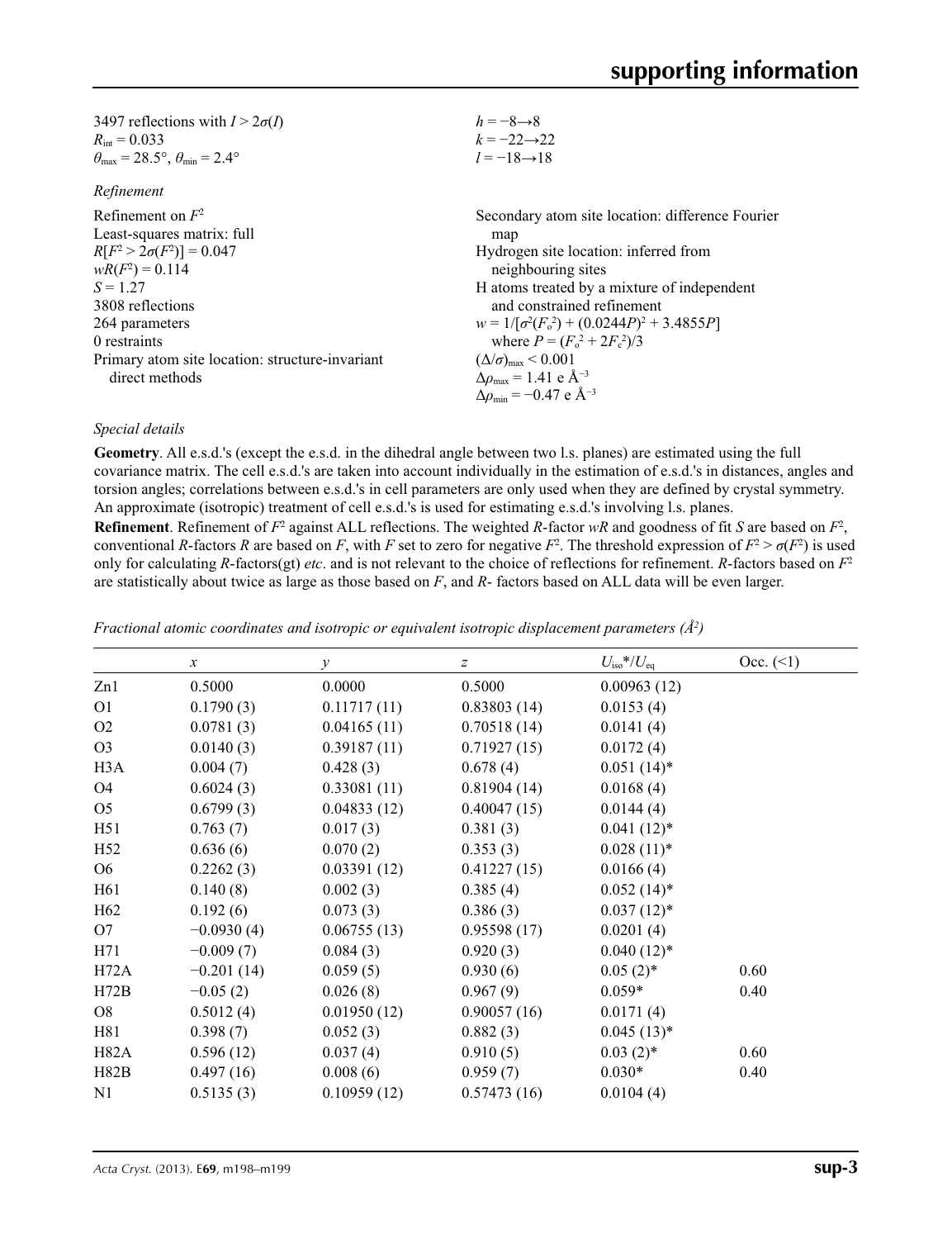| N <sub>2</sub>  | 0.4845(4)    | 0.39638(14) | 0.67657(18) | 0.0148(5)    |
|-----------------|--------------|-------------|-------------|--------------|
| H21             | 0.440(6)     | 0.395(2)    | 0.616(3)    | $0.037(11)*$ |
| H <sub>22</sub> | 0.474(5)     | 0.438(2)    | 0.705(3)    | $0.019(9)$ * |
| C1              | 0.1097(4)    | 0.10822(15) | 0.74642(19) | 0.0111(5)    |
| C2              | 0.0586(4)    | 0.18077(15) | 0.68340(19) | 0.0109(5)    |
| C <sub>3</sub>  | 0.0647(4)    | 0.25421(15) | 0.72947(19) | 0.0117(5)    |
| H <sub>3</sub>  | 0.1021       | 0.2584      | 0.7984      | $0.014*$     |
| C4              | 0.0147(4)    | 0.32091(15) | 0.67183(19) | 0.0124(5)    |
| C <sub>5</sub>  | $-0.0367(4)$ | 0.31508(15) | 0.5682(2)   | 0.0144(5)    |
| H <sub>5</sub>  | $-0.0688$    | 0.3600      | 0.5298      | $0.017*$     |
| C6              | $-0.0395(4)$ | 0.24190(16) | 0.5227(2)   | 0.0149(5)    |
| H <sub>6</sub>  | $-0.0723$    | 0.2380      | 0.4536      | $0.018*$     |
| C7              | 0.0063(4)    | 0.17457(15) | 0.57989(19) | 0.0132(5)    |
| H7              | 0.0022       | 0.1255      | 0.5493      | $0.016*$     |
| C8              | 0.5621(4)    | 0.11492(15) | 0.67488(19) | 0.0120(5)    |
| H <sub>8</sub>  | 0.5891       | 0.0689      | 0.7118      | $0.014*$     |
| C9              | 0.5736(4)    | 0.18572(15) | 0.72495(19) | 0.0120(5)    |
| H <sub>9</sub>  | 0.6091       | 0.1871      | 0.7941      | $0.014*$     |
| C10             | 0.5317(4)    | 0.25512(14) | 0.67106(19) | 0.0101(5)    |
| C11             | 0.4793(4)    | 0.24979(15) | 0.56786(19) | 0.0122(5)    |
| H11             | 0.4491       | 0.2948      | 0.5293      | $0.015*$     |
| C12             | 0.4728(4)    | 0.17650(15) | 0.52330(19) | 0.0127(5)    |
| H12             | 0.4385       | 0.1736      | 0.4541      | $0.015*$     |
| C13             | 0.5426(4)    | 0.33143(15) | 0.72775(19) | 0.0118(5)    |
|                 |              |             |             |              |

*Atomic displacement parameters (Å2 )*

|                | $U^{11}$   | $U^{22}$    | $U^{33}$    | $U^{12}$      | $U^{13}$     | $U^{23}$       |
|----------------|------------|-------------|-------------|---------------|--------------|----------------|
| Zn1            | 0.0128(2)  | 0.00708(19) | 0.00863(19) | 0.00011(15)   | 0.00070(14)  | $-0.00048(15)$ |
| O <sub>1</sub> | 0.0184(10) | 0.0151(9)   | 0.0118(9)   | 0.0005(7)     | 0.0012(7)    | 0.0016(7)      |
| O <sub>2</sub> | 0.0166(9)  | 0.0098(8)   | 0.0150(9)   | $-0.0010(7)$  | 0.0003(7)    | $-0.0002(7)$   |
| O <sub>3</sub> | 0.0250(11) | 0.0099(9)   | 0.0162(9)   | 0.0003(8)     | 0.0025(8)    | $-0.0012(7)$   |
| O <sub>4</sub> | 0.0261(11) | 0.0121(9)   | 0.0112(9)   | $-0.0017(8)$  | 0.0006(8)    | $-0.0013(7)$   |
| O <sub>5</sub> | 0.0175(10) | 0.0138(9)   | 0.0125(9)   | 0.0015(8)     | 0.0048(8)    | 0.0016(7)      |
| O <sub>6</sub> | 0.0172(10) | 0.0104(9)   | 0.0187(10)  | 0.0010(8)     | $-0.0061(8)$ | 0.0019(8)      |
| O7             | 0.0234(12) | 0.0196(10)  | 0.0189(10)  | $-0.0029(9)$  | 0.0078(9)    | $-0.0003(8)$   |
| O <sub>8</sub> | 0.0185(11) | 0.0133(9)   | 0.0183(10)  | 0.0019(8)     | 0.0000(8)    | $-0.0001(8)$   |
| N1             | 0.0094(10) | 0.0106(10)  | 0.0110(10)  | $-0.0018(8)$  | 0.0010(8)    | $-0.0011(8)$   |
| N2             | 0.0215(12) | 0.0100(10)  | 0.0124(11)  | 0.0012(9)     | 0.0015(9)    | $-0.0027(8)$   |
| C1             | 0.0079(11) | 0.0122(11)  | 0.0135(12)  | $-0.0005(9)$  | 0.0028(9)    | 0.0007(9)      |
| C <sub>2</sub> | 0.0106(11) | 0.0105(11)  | 0.0117(11)  | 0.0000(9)     | 0.0023(9)    | 0.0023(9)      |
| C <sub>3</sub> | 0.0095(11) | 0.0142(12)  | 0.0107(11)  | $-0.0013(9)$  | 0.0001(9)    | $-0.0001(9)$   |
| C4             | 0.0114(11) | 0.0098(11)  | 0.0158(12)  | $-0.0014(9)$  | 0.0016(9)    | $-0.0018(9)$   |
| C <sub>5</sub> | 0.0150(12) | 0.0123(12)  | 0.0152(12)  | $-0.0013(10)$ | 0.0008(10)   | 0.0038(9)      |
| C <sub>6</sub> | 0.0162(13) | 0.0169(13)  | 0.0110(12)  | $-0.0017(10)$ | 0.0008(9)    | 0.0004(9)      |
| C7             | 0.0144(12) | 0.0124(11)  | 0.0130(12)  | $-0.0016(9)$  | 0.0030(9)    | $-0.0012(9)$   |
| C8             | 0.0131(12) | 0.0101(11)  | 0.0129(12)  | 0.0004(9)     | 0.0025(9)    | 0.0014(9)      |
| C9             | 0.0127(12) | 0.0130(12)  | 0.0102(11)  | 0.0005(9)     | 0.0015(9)    | $-0.0002(9)$   |
|                |            |             |             |               |              |                |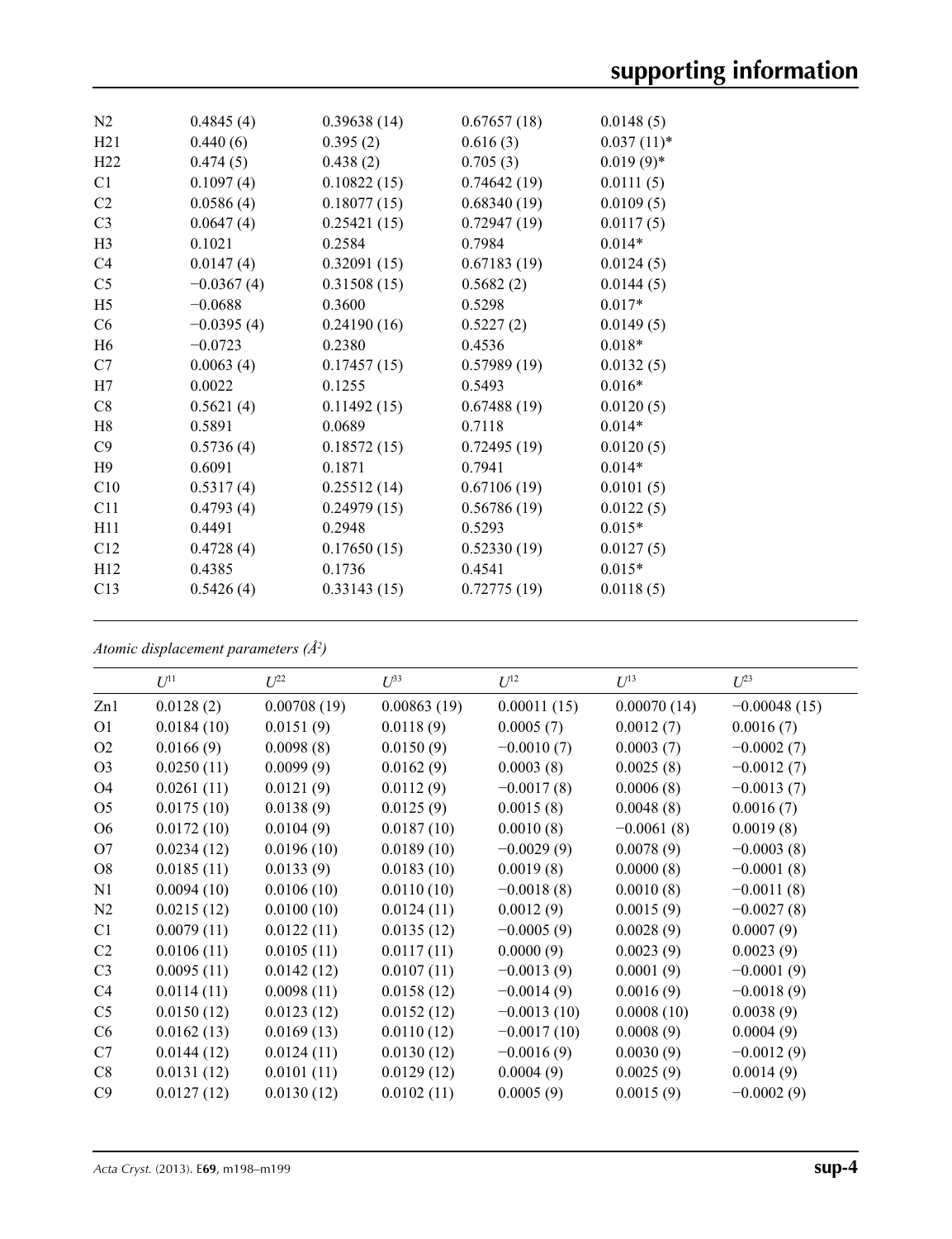## **supporting information**

| C10             | 0.0081(11) | 0.0103(11) | 0.0122(11) | $-0.0006(9)$ | 0.0021(9) | $-0.0021(9)$ |
|-----------------|------------|------------|------------|--------------|-----------|--------------|
| C <sub>11</sub> | 0.0141(12) | 0.0095(11) | 0.0126(12) | 0.0014(9)    | 0.0010(9) | 0.0009(9)    |
| C <sub>13</sub> | 0.0117(12) | 0.0110(11) | 0.0131(12) | $-0.0018(9)$ | 0.0034(9) | $-0.0020(9)$ |
| C <sub>12</sub> | 0.0149(12) | 0.0125(12) | 0.0105(11) | $-0.0008(9)$ | 0.0020(9) | $-0.0009(9)$ |

*Geometric parameters (Å, º)*

| $Zn1 - 05$                      | 2.1276(19) | $N2 - C13$  | 1.327(3) |
|---------------------------------|------------|-------------|----------|
| $Zn1$ — $O5i$                   | 2.1276(19) | $N2-H21$    | 0.83(4)  |
| $Zn1 - 06$                      | 2.089(2)   | $N2-H22$    | 0.81(4)  |
| $Zn1$ -O6 <sup>i</sup>          | 2.089(2)   | $C2-C1$     | 1.507(3) |
| $Zn1 - N1$                      | 2.117(2)   | $C2-C3$     | 1.394(3) |
| $Zn1 - N1$ <sup>i</sup>         | 2.117(2)   | $C2-C7$     | 1.394(3) |
| $O1 - C1$                       | 1.261(3)   | $C3-H3$     | 0.9300   |
| $O2 - C1$                       | 1.264(3)   | $C4-C3$     | 1.386(4) |
| $O3-C4$                         | 1.369(3)   | $C5 - C4$   | 1.395(4) |
| $O3-H3A$                        | 0.83(5)    | $C5-C6$     | 1.388(4) |
| $O4 - C13$                      | 1.237(3)   | $C5 - H5$   | 0.9300   |
| $O5 - H51$                      | 0.85(5)    | $C6 - H6$   | 0.9300   |
| $O5 - H52$                      | 0.76(4)    | $C7-C6$     | 1.388(4) |
| $O6 - H61$                      | 0.83(5)    | $C7 - H7$   | 0.9300   |
| $O6 - H62$                      | 0.77(5)    | $C8 - C9$   | 1.379(3) |
| $O7 - H71$                      | 0.85(5)    | $C8 - H8$   | 0.9300   |
| $O7 - H72A$                     | 0.76(9)    | $C9 - C10$  | 1.392(3) |
| $O7 - H72B$                     | 0.78(13)   | $C9 - H9$   | 0.9300   |
| $O8 - H81$                      | 0.88(5)    | $C10 - C11$ | 1.389(3) |
| O8-H82A                         | 0.69(8)    | $C10 - C13$ | 1.504(3) |
| $O8 - H82B$                     | 0.82(9)    | $C11 - C12$ | 1.383(3) |
| $N1 - C8$                       | 1.347(3)   | $C11 - H11$ | 0.9300   |
| $N1 - C12$                      | 1.338(3)   | $C12 - H12$ | 0.9300   |
| $O5 - Zn1 - O5$                 | 180.0      | $C3-C2-C1$  | 119.4(2) |
| $O6 - Zn1 - O5$                 | 93.93(8)   | $C3-C2-C7$  | 120.3(2) |
| $O6i - Zn1 - O5$                | 86.07(8)   | $C7-C2-C1$  | 120.3(2) |
| $O6 - Zn1 - O5$                 | 86.07(8)   | $C2-C3-H3$  | 120.2    |
| $O6i - Zn1 - O5i$               | 93.93(8)   | $C4-C3-C2$  | 119.5(2) |
| $O6 - Zn1 - O6$                 | 180.00(10) | $C4-C3-H3$  | 120.2    |
| $O6 - Zn1 - N1$                 | 89.51 (8)  | $O3-C4-C3$  | 118.4(2) |
| $O6^i$ -Zn1-N1                  | 90.49(8)   | $O3-C4-C5$  | 121.2(2) |
| $O6 - Zn1 - N1$ <sup>i</sup>    | 90.49(8)   | $C3-C4-C5$  | 120.4(2) |
| $O6^{i}$ -Zn1-N1 <sup>i</sup>   | 89.51 (8)  | $C4-C5-H5$  | 120.1    |
| $N1 - Zn1 - 05$                 | 89.07(8)   | $C6-C5-C4$  | 119.7(2) |
| $N1^i$ -Zn $1$ -O5              | 90.93(8)   | $C6-C5-H5$  | 120.1    |
| $N1 - Zn1 - O5$                 | 90.93(8)   | $C5-C6-H6$  | 119.8    |
| $N1^i$ -Zn $1$ -O5 <sup>i</sup> | 89.07(8)   | $C7-C6-C5$  | 120.3(2) |
| $N1 - Zn1 - N1$ <sup>i</sup>    | 180.00(5)  | $C7-C6-H6$  | 119.8    |
| $C4 - O3 - H3A$                 | 110(3)     | $C2-C7-H7$  | 120.1    |
| $Zn1 - 05 - H51$                | 116(3)     | $C6-C7-C2$  | 119.7(2) |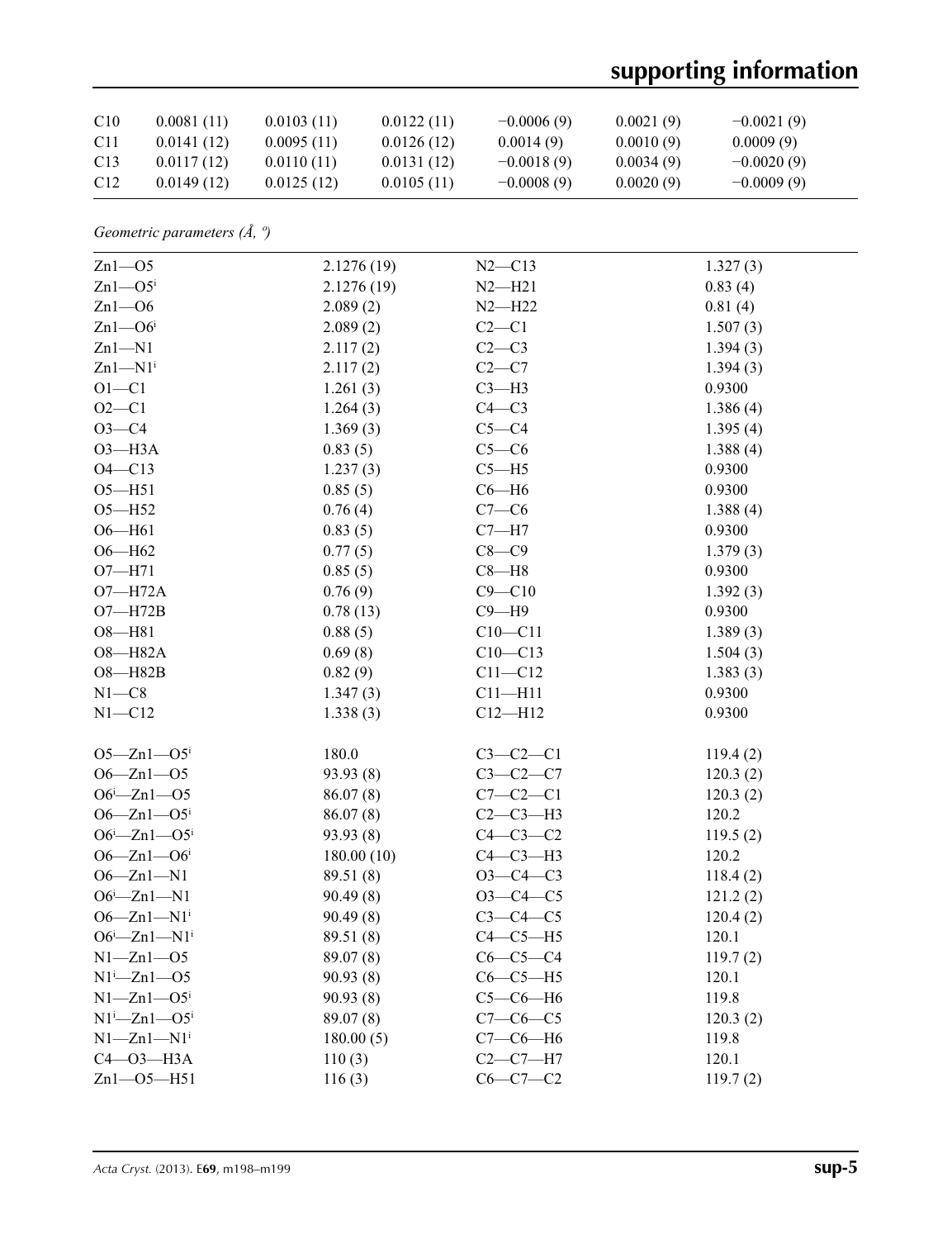| $Zn1 - 05 - H52$       | 123(3)      | $C6-C7-H7$             | 120.1       |
|------------------------|-------------|------------------------|-------------|
| H52-O5-H51             | 102(4)      | $N1 - C8 - C9$         | 122.7(2)    |
| $Zn1 - 06 - H61$       | 123(3)      | $N1-C8-H8$             | 118.6       |
| Zn1-O6-H62             | 131(3)      | $C9 - C8 - H8$         | 118.6       |
| H61-O6-H62             | 103(4)      | $C8 - C9 - C10$        | 119.4(2)    |
| H71-O7-H72B            | 96(10)      | $C8-C9-H9$             | 120.3       |
| H72A-O7-H71            | 118(7)      | $C10-C9-H9$            | 120.3       |
| H72A-O7-H72B           | 104(10)     | $C9 - C10 - C13$       | 118.3(2)    |
| H81-O8-H82A            | 116(6)      | $C11 - C10 - C9$       | 118.0(2)    |
| H81-O8-H82B            | 106(8)      | $C11 - C10 - C13$      | 123.7(2)    |
| H82A-O8-H82B           | 96(9)       | $C10 - C11 - H11$      | 120.5       |
| $C8 - N1 - Zn1$        | 121.81(17)  | $C12 - C11 - C10$      | 119.0(2)    |
| $C12 - N1 - Zn1$       | 120.62(17)  | $C12 - C11 - H11$      | 120.5       |
| $C12 - N1 - C8$        | 117.6(2)    | $N1 - C12 - C11$       | 123.3(2)    |
| $C13 - N2 - H21$       | 122(3)      | $N1 - C12 - H12$       | 118.4       |
| $C13 - N2 - H22$       | 121(2)      | $C11 - C12 - H12$      | 118.4       |
| $H22 - N2 - H21$       | 117(4)      | $O4 - C13 - N2$        | 123.2(2)    |
| $O1 - C1 - O2$         | 123.4(2)    | $O4 - C13 - C10$       | 119.1(2)    |
| $O1 - C1 - C2$         | 118.1(2)    | $N2 - C13 - C10$       | 117.7(2)    |
| $O2 - C1 - C2$         | 118.4(2)    |                        |             |
|                        |             |                        |             |
| $O5 - Zn1 - N1 - C8$   | $-131.4(2)$ | $C1 - C2 - C7 - C6$    | $-179.7(2)$ |
| $O5^{i}$ -Zn1-N1-C8    | 48.6(2)     | $C3 - C2 - C7 - C6$    | 0.1(4)      |
| $O5 - Zn1 - N1 - C12$  | 48.9(2)     | $O3-C4-C3-C2$          | 177.4(2)    |
| $O5^{i}$ -Zn1-N1-C12   | $-131.1(2)$ | $C5 - C4 - C3 - C2$    | $-1.6(4)$   |
| $O6 - Zn1 - N1 - C8$   | 134.7(2)    | $C6 - C5 - C4 - 03$    | $-178.3(2)$ |
| $O6^{i}$ -Zn1-N1-C8    | $-45.3(2)$  | $C6-C5-C4-C3$          | 0.6(4)      |
| $O6 - Zn1 - N1 - C12$  | $-45.1(2)$  | $C4 - C5 - C6 - C7$    | 0.7(4)      |
| $O6^i$ -Zn1-N1-C12     | 134.9(2)    | $C2 - C7 - C6 - C5$    | $-1.0(4)$   |
| $Zn1 - N1 - C8 - C9$   | 179.39 (19) | $N1 - C8 - C9 - C10$   | 0.7(4)      |
| $C12 - N1 - C8 - C9$   | $-0.8(4)$   | $C8 - C9 - C10 - C11$  | 0.1(4)      |
| $Zn1 - N1 - C12 - C11$ | $-179.9(2)$ | $C8 - C9 - C10 - C13$  | 179.2(2)    |
| $C8 - N1 - C12 - C11$  | 0.3(4)      | $C9 - C10 - C11 - C12$ | $-0.6(4)$   |
| $C3 - C2 - C1 - 01$    | $-8.0(4)$   | $C13-C10-C11-C12$      | $-179.6(2)$ |
| $C3 - C2 - C1 - 02$    | 170.9(2)    | $C9 - C10 - C13 - O4$  | 5.2(4)      |
| $C7 - C2 - C1 - 01$    | 171.8(2)    | $C9 - C10 - C13 - N2$  | $-174.0(2)$ |
| $C7 - C2 - C1 - 02$    | $-9.3(4)$   | $C11-C10-C13-04$       | $-175.7(2)$ |
| $C1 - C2 - C3 - C4$    | $-179.0(2)$ | $C11 - C10 - C13 - N2$ | 5.1(4)      |
| $C7 - C2 - C3 - C4$    | 1.2(4)      | $C10-C11-C12-N1$       | 0.4(4)      |
|                        |             |                        |             |

Symmetry code: (i)  $-x+1$ ,  $-y$ ,  $-z+1$ .

## *Hydrogen-bond geometry (Å, º)*

| $D$ —H… $A$                        | $D$ —H  | $H \cdots A$ | $D\cdots A$ | $D$ —H… $A$ |
|------------------------------------|---------|--------------|-------------|-------------|
| $O3 - H3A \cdots O8$ <sup>ii</sup> | 0.83(5) | 1.88(5)      | 2.705(3)    | 172(5)      |
| $N2$ —H21…O7 <sup>iii</sup>        | 0.83(4) | 2.24(4)      | 3.017(3)    | 157(3)      |
| $N2$ —H22…O2 <sup>ii</sup>         | 0.82(4) | 2.21(4)      | 3.016(3)    | 172(3)      |